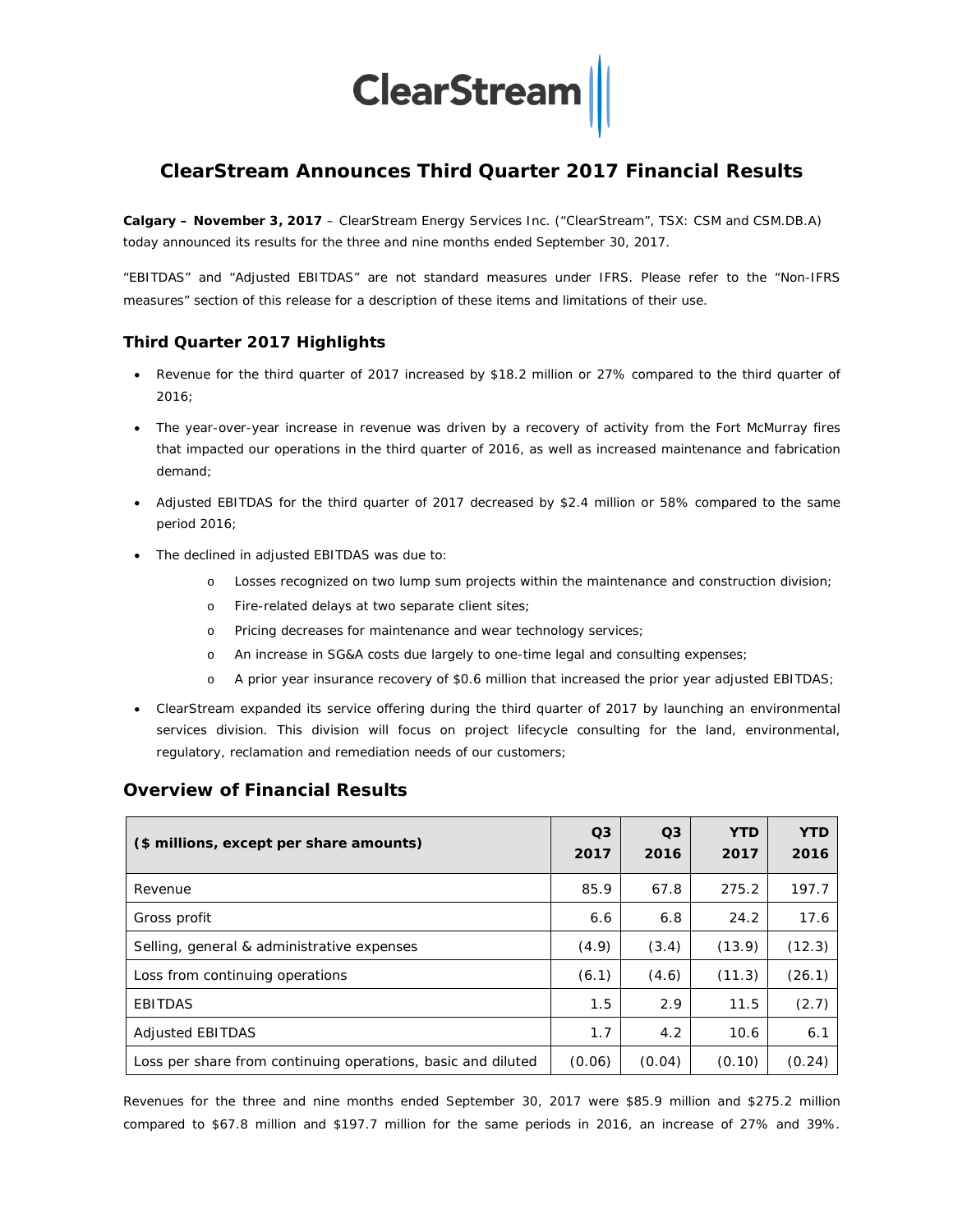Demand for ClearStream's services increased for both reportable segments due largely to increased maintenance and fabrication demand, and a recovery in demand in Fort McMurray caused by 2016 wildfires.

Gross profit for the three and nine months ended September 30, 2017 was \$6.6 million and \$24.2 million compared to \$6.8 million and \$17.6 million for the same periods in 2016. Gross margins declined on a yearover-year basis due to pricing decreases for maintenance and wear technology services combined with gross losses on two lump sum projects within the maintenance and construction division. These projects have been completed and no additional losses are expected in the fourth quarter of 2017.

Gross margins were also negatively impacted by fire-related delays at two separate client sites. Although the deferred work is expected to be completed in the fourth quarter of 2017, certain costs were incurred in preparation for this work, which increased direct cost of sales during the third quarter of 2017.

Selling, general and administrative ("SG&A") costs for the three and nine months ended September 30, 2017 were \$4.9 million and \$13.9 million compared to \$3.4 million \$12.3 million in 2016. SG&A expenses increased during the third quarter of 2017 due largely to an increase in legal and consulting costs. In addition, cost recoveries were recognized in the third quarter of 2016, which decreased the prior period SG&A expenses. As a percentage of revenue, SG&A costs have declined to 5.0% from 6.2% for the nine months ended September 30, 2017.

#### **Segment Review**

|                                            | Q <sub>3</sub> | $\Omega$ 3 | <b>YTD</b> | <b>YTD</b> |  |
|--------------------------------------------|----------------|------------|------------|------------|--|
| (\$ millions, except per share amounts)    | 2017           | 2016       | 2017       | 2016       |  |
| Revenue                                    | 66.7           | 57.1       | 219.5      | 161.8      |  |
| Gross profit                               | 3.8            | 5.4        | 14.1       | 12.3       |  |
| Selling, general & administrative expenses | (0.2)          | (0.2)      | (0.9)      | (1.1)      |  |
| Income from continuing operations          | 2.9            | 4.6        | 13.1       | 9.3        |  |

#### **MAINTENANCE AND CONSTRUCTION SERVICES**

Revenues for the Maintenance and Construction Services segment were \$66.7 million and \$219.5 million for the three and nine months ended September 30, 2017 compared to \$57.1 and \$161.8 for the same periods in the prior year, an increase of 16.7% and 35.6%. For the third quarter of 2017, revenues benefitted from an increase in maintenance demand and new work in Saskatchewan compared to the third quarter of 2016.

Gross profit was \$3.8 million and \$5.4 million for the three and nine months ended September 30, 2017 compared with \$14.1 million and \$12.3 million for the same periods in the prior year. Gross profit margins for those same periods were 5.8% and 6.4% compared to 9.4% and 7.6% in 2016. For the third quarter of 2017, gross profit margins declined due to pricing decreases for maintenance and wear technology services combined with losses on two lump sum projects within the maintenance and construction division. Gross margins were also negatively impacted by fire-related delays at two separate client sites. Although the deferred work is expected to be completed in the fourth quarter of 2017, certain costs were incurred in preparation for this work, which increased direct cost of sales during the third quarter of 2017.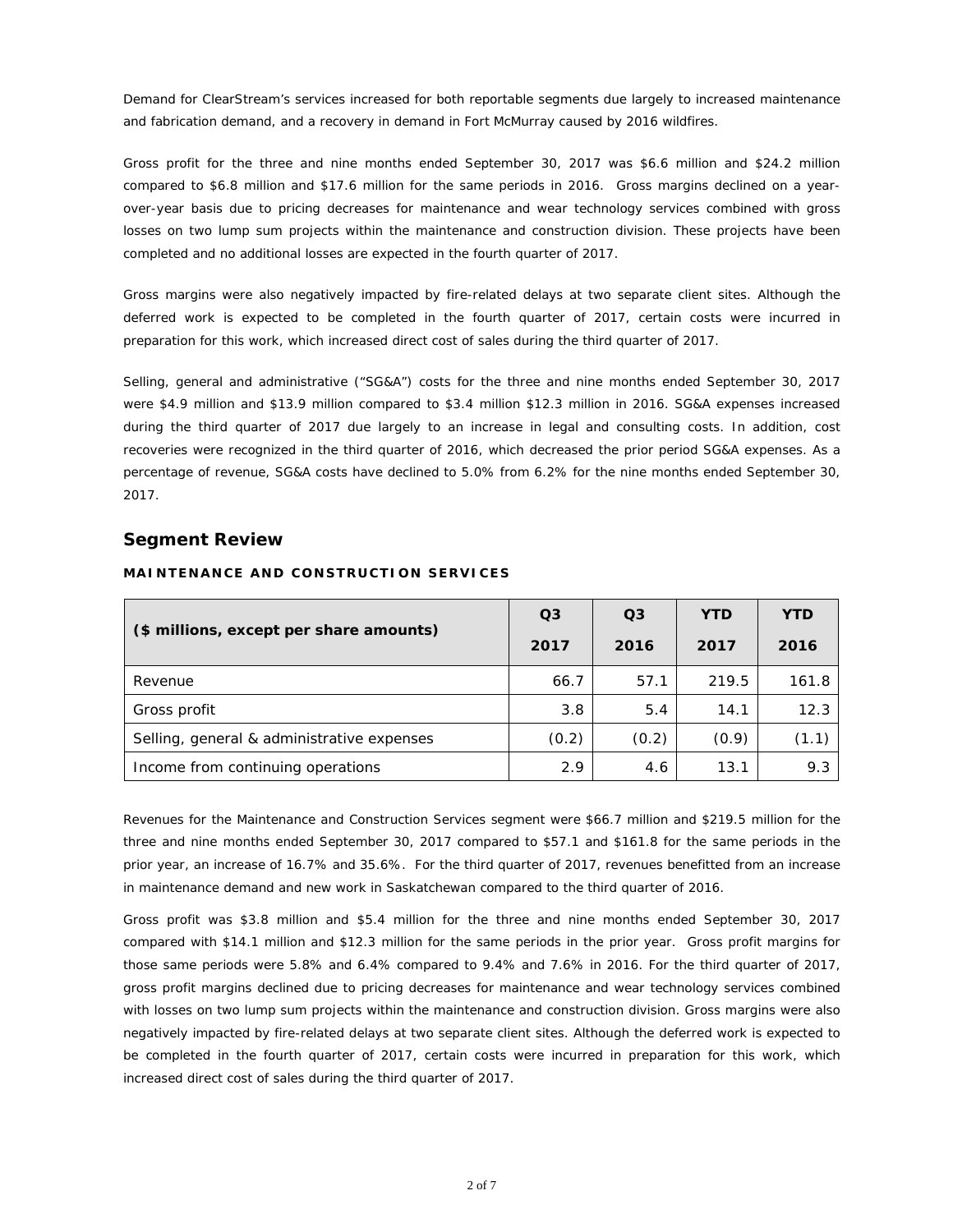| WEAR, FABRICATION, AND TRANSPORATION SERVICES |  |  |
|-----------------------------------------------|--|--|
|-----------------------------------------------|--|--|

|                                            | Q <sub>3</sub> | Q <sub>3</sub> | <b>YTD</b> | <b>YTD</b> |  |
|--------------------------------------------|----------------|----------------|------------|------------|--|
| (\$ millions, except per share amounts)    | 2017           | 2016           | 2017       | 2016       |  |
| Revenue                                    | 20.0           | 11.1           | 57.3       | 37.2       |  |
| Gross profit                               | 2.8            | 1.4            | 10.1       | 5.3        |  |
| Selling, general & administrative expenses | (0.2)          | (0.1)          | (0.5)      | (0.5)      |  |
| Income from continuing operations          | 1.9            | 0.4            | 7.6        | 2.2        |  |

Revenues for the Fabrication, Wear Technology and Transportation segment were \$20.0 million and \$57.3 million for the three and nine months ended September 30, 2017 compared to \$11.1 million and \$37.2 million in the prior year quarters, an increase of 81% and 54%, respectively. For the three months ended September 30, 2017, revenue increased due to a rise in both pipeline fabrication projects and demand for wear technology services. A recovery of activity in Fort McMurray also contributed to the increase in revenue as third quarter financial results in 2016 were negatively impacted by the Fort McMurray fires.

Gross profit was \$2.8 million and \$10.1 million for the three and nine months ended September 30, 2017 compared with \$1.4 million and \$5.3 million during the same periods of the prior year. Gross margins were 14.0% and 17.7% compared to 13.0% and 14.2% a year ago. Gross profit margins for the segment were relatively consistent on a year-over-year basis as a decrease in wear technology pricing was offset by increased leverage on our fixed cost structure.

#### **CORPORATE**

| (\$ millions, except per share<br>amounts) | Q3 2017 | Q3 2016 | $\mid$ YTD 2017 $\mid$ YTD 2016 |      |  |
|--------------------------------------------|---------|---------|---------------------------------|------|--|
| Selling, general & administrative expenses | 4.6     | 3.0     | 12.4                            | 10.8 |  |

Corporate SG&A expenses were \$4.6 million and \$12.4 million for the three and nine months ended September 30, 2017 compared to \$3.0 million and \$10.8 million for the same periods in the prior year. SG&A costs increased on a year-over-year basis due to higher legal, consulting and people costs, combined with cost recoveries recorded in third quarter of 2016.

## **Outlook**

Demand for ClearStream services is expected to remain stable during the fourth quarter of 2017 and up relative to 2016. Demand continues to be driven by stable commodity prices as well as improved operational execution. Improvements to key operational processes including safety, quality and recruiting have contributed to increased revenue in 2017 relative to 2016 and we expect this trend to continue in the fourth quarter 2017.

Although demand is expected to remain stable and ahead of 2016, ClearStream's areas of operations are expected to remain competitive for the remainder of 2017 and into 2018. With the lack of new oil and gas infrastructure projects in Canada, ClearStream and many of our competitors are focused on growing maintenance related business, which has more stable demand. As a result, the oil and gas maintenance industry is very competitive and ClearStream must continue to focus on cost control, customer retention, and process and efficiency improvements to stay ahead of the competition. ClearStream will also continue to focus on diversification efforts, as appropriate, to expand into new regions and provide services to customers outside of the oil and gas industry.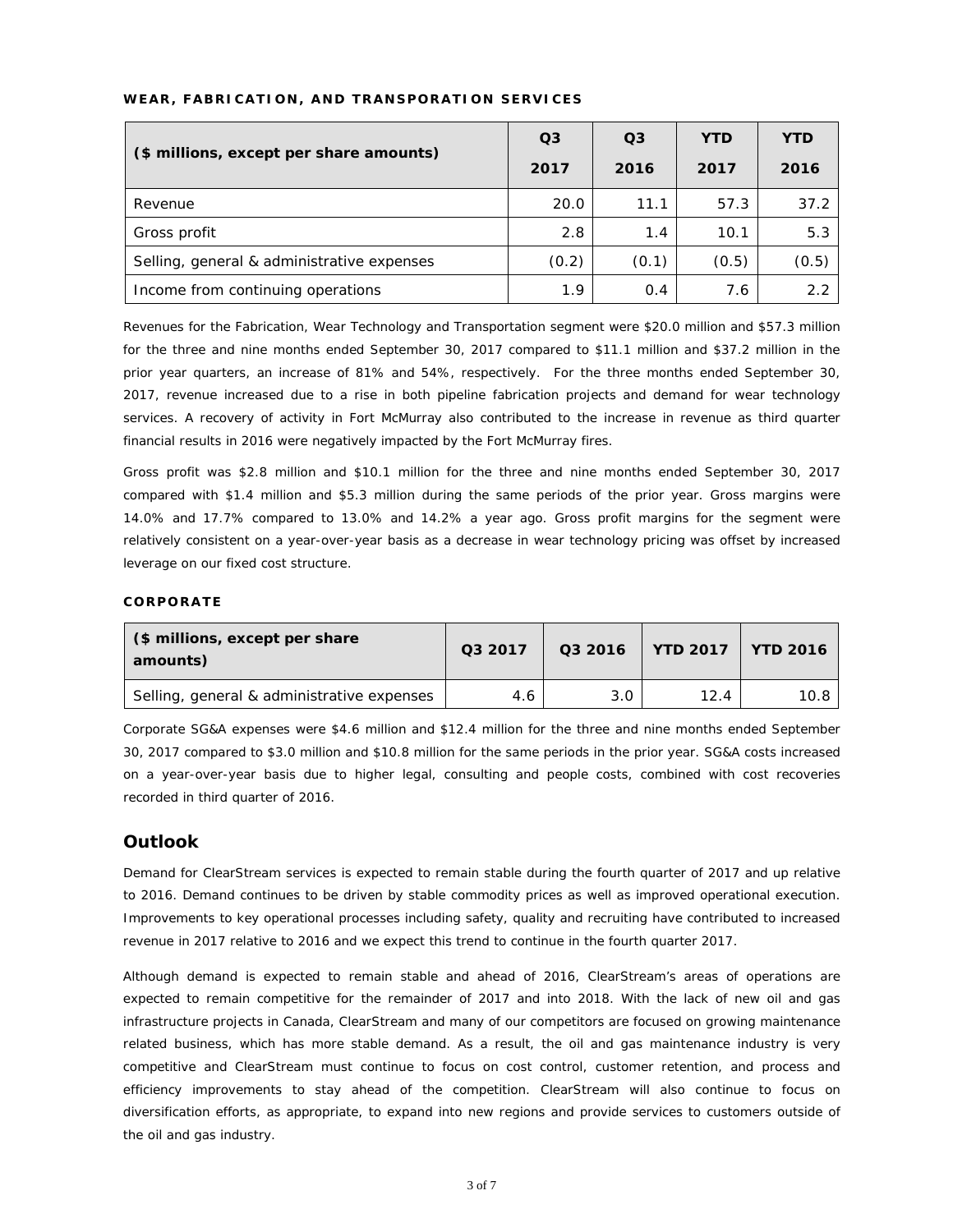#### **About ClearStream Energy Services Inc.**

ClearStream is a fully integrated provider of upstream, midstream and refinery production services, which includes facility maintenance and turnarounds, pipeline wear technology, facilities construction, welding and fabrication, and transportation to the energy and other industries in Western Canada. For more information about ClearStream, please visit [www.ClearStreamEnergy.ca.](http://www.clearstreamenergy.ca/)

#### **For further information, please contact:**

| Gary Summach                     | Dean MacDonald                     |
|----------------------------------|------------------------------------|
| <b>Chief Financial Officer</b>   | Executive Chairman and Interim CEO |
| ClearStream Energy Services Inc. | ClearStream Energy Services Inc.   |
| qsummach@clearstreamenergy.ca    | dean@tuckamore.ca                  |

#### **Forward-looking information**

This report contains certain forward-looking information. Certain information included in this report may constitute forward-looking information within the meaning of securities laws. In some cases, forward-looking information can be identified by terminology such as "may", "will", "should", "expect", "plan", "anticipate", "believe", "estimate", "predict", "potential", "continue" or the negative of these terms or other similar expressions concerning matters that are not historical facts. Forward-looking information may relate to management's future outlook and anticipated events or results and may include statements or information regarding the future plans or prospects of ClearStream and reflects management's expectations and assumptions regarding the growth, results of operations, performance and business prospects and opportunities of ClearStream. Without limitation, information regarding the future operating results and economic performance of ClearStream constitute forward-looking information. Such forward-looking information reflects management's current beliefs and is based on information currently available to management of ClearStream. Forward-looking information involves significant risks and uncertainties. A number of factors could cause actual events or results to differ materially from the events and results discussed in the forward-looking information including risks related to investments, conditions of capital markets, economic conditions, commodity prices, dependence on key personnel, limited customer bases, interest rates, regulatory change, ability to meet working capital requirements and capital expenditures needs of the Company, factors relating to the weather and availability of labour. These factors should not be considered exhaustive. In addition, in evaluating this information, investors should specifically consider various factors, including the risks outlined under "Risk Factors," in the company's 2016 Annual Information Form dated March 6, 2017, which may cause actual events or results to differ materially from any forward-looking statement. In formulating forward-looking information herein, management has assumed that business and economic conditions affecting ClearStream will continue substantially in the ordinary course, including without limitation with respect to general levels of economic activity, regulations, taxes and interest rates. Although the forward-looking information is based on what management of ClearStream considers to be reasonable assumptions based on information currently available to it, there can be no assurance that actual events or results will be consistent with this forward-looking information, and management's assumptions may prove to be incorrect. This forward-looking information is made as of the date of this report, and ClearStream does not assume any obligation to update or revise it to reflect new events or circumstances except as required by law. Undue reliance should not be placed on forward-looking information. ClearStream is providing the forward-looking financial information set out in this report for the purpose of providing investors with some context for the outlook presented. Readers are cautioned that this information may not be appropriate for any other purpose.

#### **Non-standard measures**

The terms ''EBITDAS'' and "Adjusted EBITDAS" (collectively the ''Non-GAAP measures'') are financial measures used in this report that are not standard measures under IFRS. ClearStream's method of calculating Non-GAAP measures may differ from the methods used by other issuers. Therefore, ClearStream's Non-GAAP measures, as presented may not be comparable to similar measures presented by other issuers.

**EBITDAS** refers to net earnings determined in accordance with IFRS, before depreciation and amortization, interest expense, income tax expense (recovery) and stock based compensation. EBITDAS is used by management and the directors of ClearStream (the "Directors") as well as many investors to determine the ability of an issuer to generate cash from operations. Management also uses EBITDAS to monitor the performance of ClearStream's reportable segments and believes that in addition to net income or loss and cash provided by operating activities, EBITDAS is a useful supplemental measure from which to determine ClearStream's ability to generate cash available for debt service, working capital, capital expenditures and income taxes. ClearStream has provided a reconciliation of income (loss) from continuing operations to EBITDAS in its Management Discussions and Analysis ("MD&A").

**Adjusted EBITDAS** refers to EBITDAS excluding income from equity investments, the gain on sale of assets held for sale, impairment of goodwill and intangible assets, restructuring costs, and gain on sale of property plant and equipment. ClearStream has used Adjusted EBITDAS as the basis for the analysis of its past operating financial performance. Adjusted EBITDAS is used by ClearStream and management believes it is a useful supplemental measure from which to determine ClearStream's ability to generate cash available for debt service, working capital, capital expenditures, and income taxes. Adjusted EBITDAS is a measure that management believes facilitates the comparability of the results of historical periods and the analysis of its operating financial performance which may be useful to investors. ClearStream has provided a reconciliation of income (loss) from continuing operations to Adjusted EBITDAS in its MD&A.

Investors are cautioned that the Non-GAAP Measures are not alternatives to measures under IFRS and should not, on their own, be construed as an indicator of performance or cash flows, a measure of liquidity or as a measure of actual return on the shares. These Non-GAAP measures should only be used with reference to ClearStream's Interim Financial Statements and Annual Financial Statements available on SEDAR a[t www.sedar.com](http://www.sedar.com/) or www.clearstreamenergy.ca.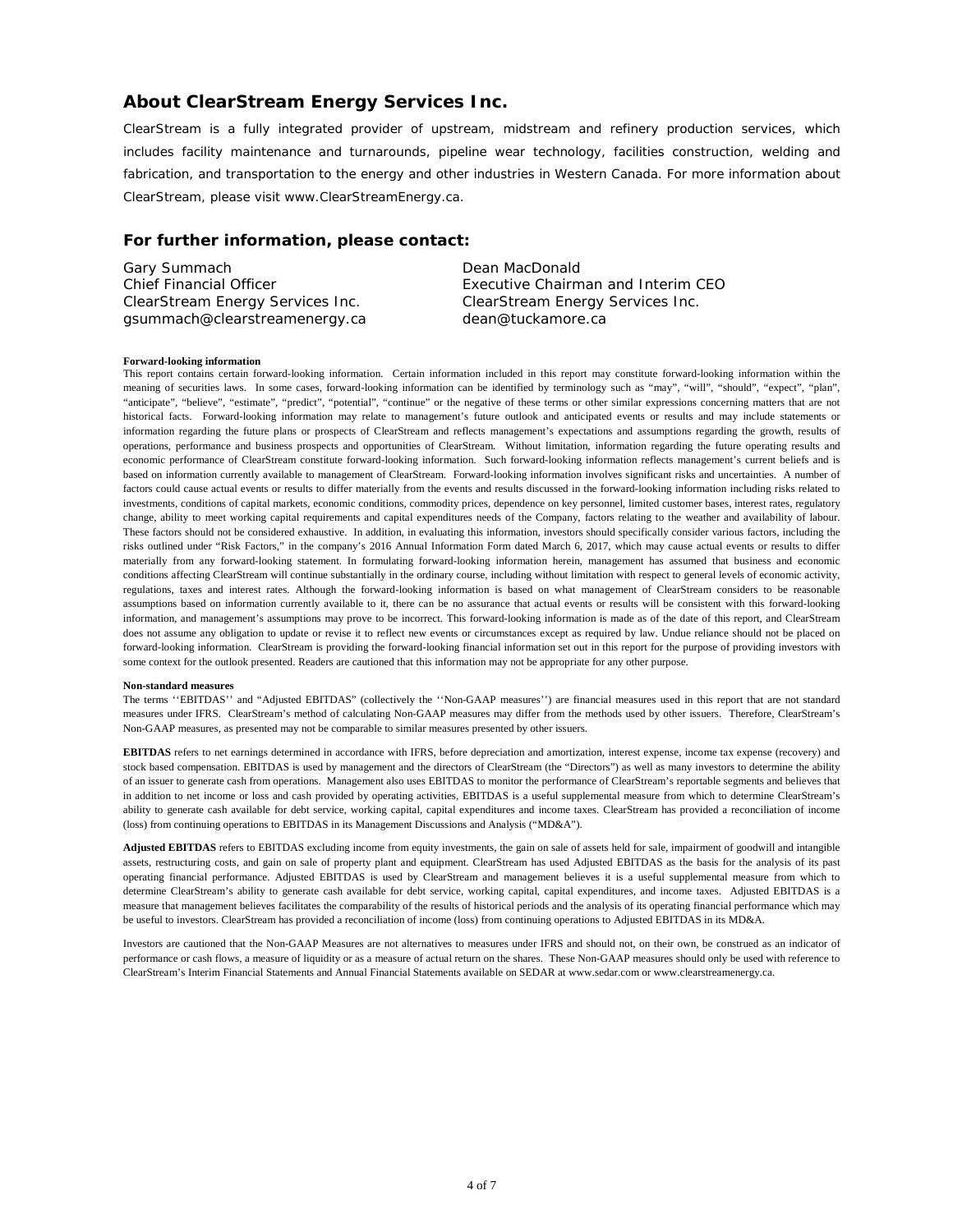# **CLEARSTREAM ENERGY SERVICES INC.**

Consolidated Balance Sheets (In thousands of Canadian dollars) (unaudited)

| As at                                               | September 30, 2017 | December 31, 2016 |            |  |  |  |
|-----------------------------------------------------|--------------------|-------------------|------------|--|--|--|
|                                                     |                    |                   |            |  |  |  |
| Cash                                                | \$                 | \$                | 11,503     |  |  |  |
| Restricted cash                                     | 980                |                   | 980        |  |  |  |
| Accounts receivable (note 10)                       | 74,954             |                   | 46,928     |  |  |  |
| Inventories                                         | 4,378              |                   | 3,000      |  |  |  |
| Prepaid expenses and other                          | 2,179              |                   | 2,060      |  |  |  |
| Earn-out assets (note 3)                            | 1,555              |                   | 1,608      |  |  |  |
| <b>Total current assets</b>                         | 84,046             |                   | 66,079     |  |  |  |
| Property, plant and equipment, net (note 4)         | 22,774             |                   | 24,745     |  |  |  |
| Goodwill and intangible assets                      | 35,557             |                   | 38,088     |  |  |  |
| Earn-out assets (note 3)                            | 2,586              |                   | 4,056      |  |  |  |
| Long-term investments                               | 489                |                   | 579        |  |  |  |
| Deferred financing costs (note 5)                   | 863                |                   | 1,295      |  |  |  |
| <b>Total assets</b>                                 | \$<br>146,315      | \$                | 134,842    |  |  |  |
|                                                     |                    |                   |            |  |  |  |
| <b>Bank indebtedness</b>                            | \$<br>2,383        | \$                |            |  |  |  |
| Accounts payable and accrued liabilities            | 38,495             |                   | 26,848     |  |  |  |
| Deferred revenue                                    | 149                |                   | 167        |  |  |  |
| Current portion of obligations under finance leases | 2,766              |                   | 3,902      |  |  |  |
| Other liability (note 9)                            | 1,969              |                   | 4,985      |  |  |  |
| <b>Total current liabilities</b>                    | 45,762             |                   | 35,902     |  |  |  |
| ABL facility (note 5)                               | 19,000             |                   | 3,500      |  |  |  |
| Obligations under finance leases                    | 1,568              |                   | 2,915      |  |  |  |
| Senior secured debentures (note 5)                  | 171,900            |                   | 171,642    |  |  |  |
| Convertible secured debentures (note 5)             | 24,764             |                   | 24,397     |  |  |  |
| <b>Total liabilities</b>                            | 262,994            |                   | 238,356    |  |  |  |
| Shareholders' deficit                               | (116, 679)         |                   | (103, 514) |  |  |  |
| Total liabilities and shareholders' deficit         | \$<br>146,315      | \$                | 134,842    |  |  |  |

Note references are to the Company's interim financial statements for the three and nine months ending September 30, 2017, which are available on SEDAR at [www.sedar.com](http://www.sedar.com/)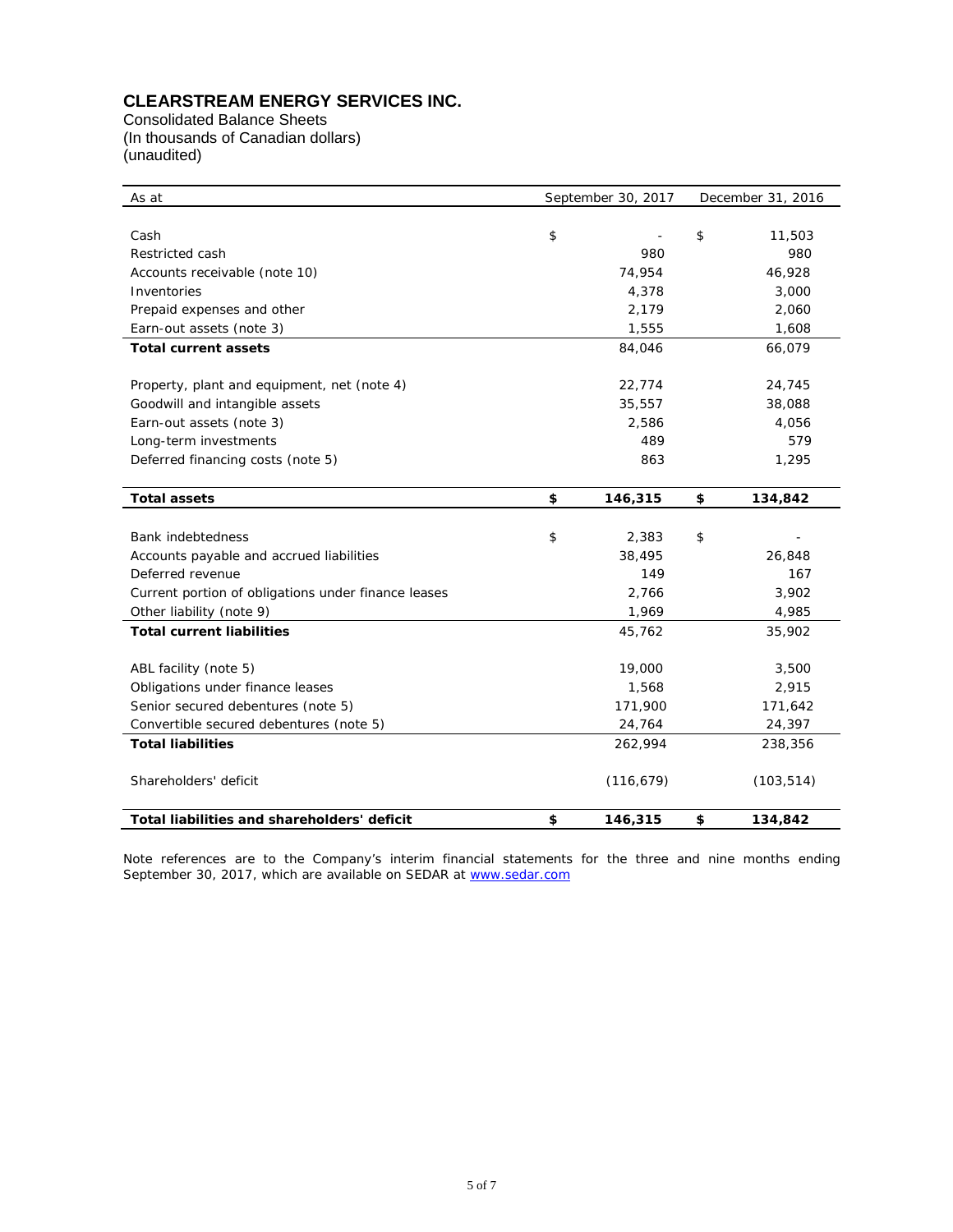## **CLEARSTREAM ENERGY SERVICES INC.**

Consolidated Statements of Loss and Comprehensive Loss (In thousands of Canadian dollars, except per share amounts) (unaudited)

|                                                                 | Three months ended September<br>30, |                   | Nine months ended September |          | 30,                |    |                 |
|-----------------------------------------------------------------|-------------------------------------|-------------------|-----------------------------|----------|--------------------|----|-----------------|
|                                                                 |                                     | 2017              | 2016                        |          | 2017               |    | 2016            |
|                                                                 |                                     |                   |                             |          |                    |    |                 |
| Revenue                                                         | \$                                  | 85,927            | \$<br>67,773                | \$       | 275,175            | \$ | 197,748         |
| Cost of revenue                                                 |                                     | (79, 292)         | (60, 949)                   |          | (250, 927)         |    | (180, 143)      |
| <b>Gross profit</b>                                             |                                     | 6,635             | 6,824                       |          | 24,248             |    | 17,605          |
|                                                                 |                                     |                   |                             |          |                    |    |                 |
| Selling, general and administrative expenses (note 6)           |                                     | (4,929)           | (3, 356)                    |          | (13, 852)          |    | (12, 312)       |
| Share based compensation (note 8)                               |                                     | 80                |                             |          | (579)              |    |                 |
| Amortization of intangible assets<br>Depreciation (note 4)      |                                     | (861)<br>(1, 338) | (716)<br>(1, 533)           |          | (2,588)<br>(3,927) |    | (2, 518)        |
|                                                                 |                                     | 30                | 62                          |          | 160                |    | (4,667)<br>(93) |
| Income (loss) from equity investment                            |                                     | (5, 470)          | (5, 239)                    |          |                    |    | (16, 184)       |
| Interest expense<br>Gain (loss) on sale of assets held for sale |                                     | 105               | 212                         | (15,688) |                    |    | 1,326           |
| Restructuring costs                                             |                                     | (383)             | (344)                       |          | (287)<br>(827)     |    | (344)           |
| Impairment of goodwill and intangible assets                    |                                     |                   |                             |          |                    |    | (8,700)         |
| Other income                                                    |                                     |                   | 623                         |          |                    |    | 623             |
| Gain (loss) on sale of property, plant and equipment            |                                     | 11                | (1, 155)                    |          | 2,089              |    | (822)           |
| Loss before taxes                                               |                                     | (6, 120)          | (4,622)                     |          |                    |    |                 |
|                                                                 |                                     |                   |                             |          | (11, 251)          |    | (26,086)        |
| Income tax expense - current                                    |                                     |                   | (2)                         |          | (2)                |    | (21)            |
| Loss from continuing operations                                 |                                     | (6, 120)          | (4,624)                     |          | (11, 253)          |    | (26, 107)       |
| Loss from discontinued operations (net of taxes) (note 2)       |                                     | (50)              | (715)                       |          | (2, 307)           |    | (6, 765)        |
| Net loss and comprehensive loss                                 | \$                                  | (6, 170)          | \$<br>(5, 339)              | \$       | (13, 560)          | \$ | (32, 872)       |
|                                                                 |                                     |                   |                             |          |                    |    |                 |
| Loss per share (note 7)                                         |                                     |                   |                             |          |                    |    |                 |
| Basic & diluted:                                                |                                     |                   |                             |          |                    |    |                 |
| Continuing operations                                           | \$                                  | (0.06)            | \$<br>(0.04)                | \$       | (0.10)             | \$ | (0.24)          |
| Discontinued operations                                         | \$                                  | (0.00)            | \$<br>(0.01)                | \$       | (0.02)             | \$ | (0.06)          |
| Net loss                                                        | \$                                  | (0.06)            | \$<br>(0.05)                | \$       | (0.12)             | \$ | (0.30)          |

Note references are to the Company's interim financial statements for the three and nine months ended September 30, 2017, which are available on SEDAR at [www.sedar.com](http://www.sedar.com/)